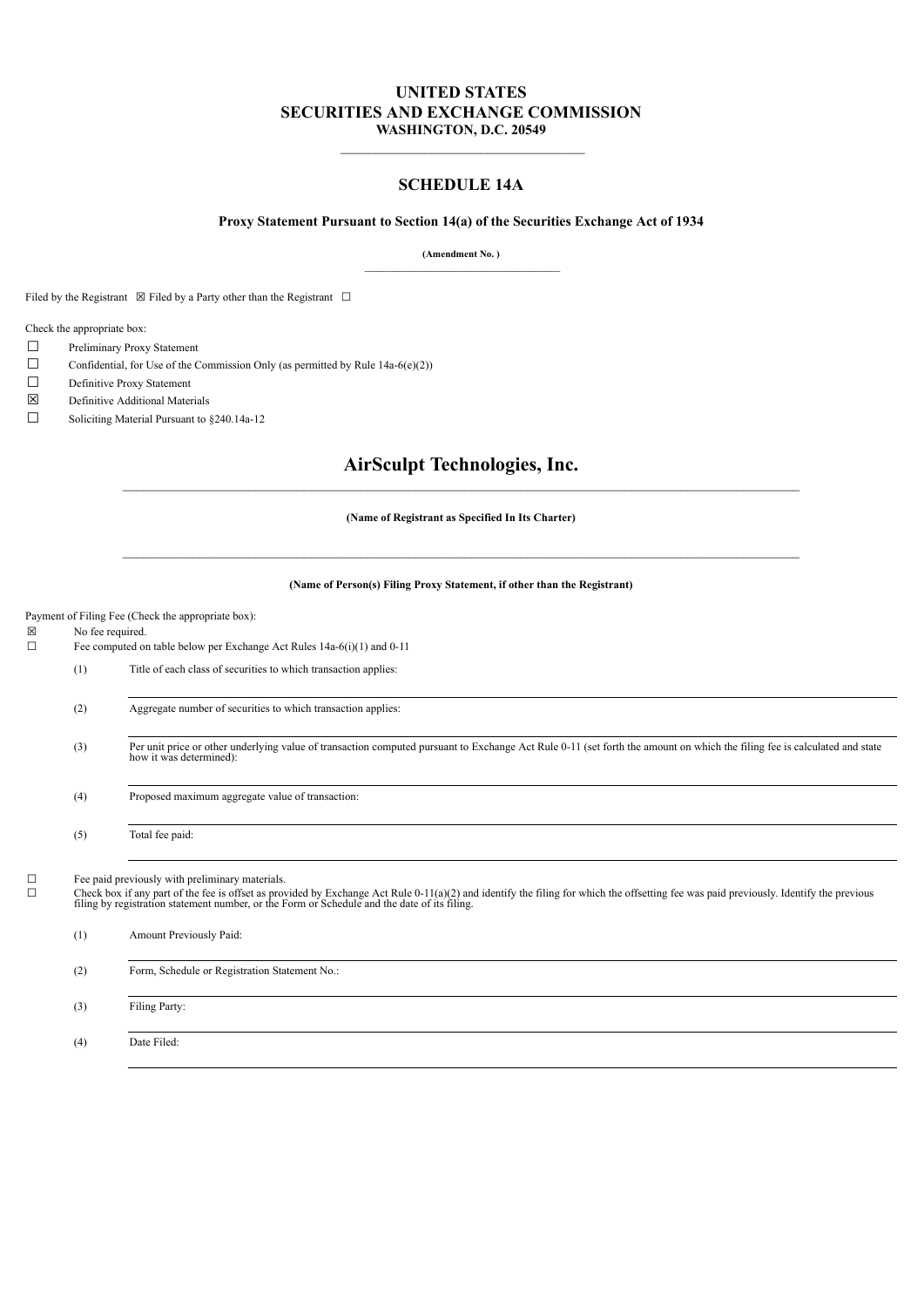|                                            | <b>XAirSculpt</b> *<br>ENDORSEMENT LINE<br><b>SACKPACK</b><br>Միիզմը հարցաթղթիւβիվ ՄԱհիվ ժովը իԱլը ՒեղԱրտենես                   | <b>VOTE</b><br>000004 | C 1234567890                                                                                                             |  |
|--------------------------------------------|---------------------------------------------------------------------------------------------------------------------------------|-----------------------|--------------------------------------------------------------------------------------------------------------------------|--|
| <b>THE REAL PROPERTY AND REAL PROPERTY</b> | <b>MRASAMPLE</b><br>DESIGNATION (IF ANY)<br>ADD <sub>1</sub><br>ADD <sub>2</sub><br>ADD <sub>3</sub><br>ADD 4<br>ADD 5<br>ADD 6 |                       | Online<br>Go to www.investorvote.com/AIRS or scan the<br>QR code - login details are located in the<br>shaded bar below. |  |

| <b>Shareholder Meeting Notice</b> |  |  |
|-----------------------------------|--|--|
|-----------------------------------|--|--|

 $(1234 5678 9012 345)$ 

The material material material material material material material material material material material

### Important Notice Regarding the Availability of Proxy Materials for the AirSculpt Technologies, Inc. Shareholder Meeting to be held on May 11, 2022.

Under Securities and Exchange Commission rules, you are receiving this notice that the proxy materials for the annual shareholders' meeting are available on the Internet. Follow the instructions below to view the materials and vote online or request a copy. The items to be voted on and location of the annual meeting are on the reverse side. Your vote is important!

This communication presents only an overview of the more complete proxy materials that are available to you on the Internet. We encourage you to access and review all of the important information contained in the proxy materials before voting. The proxy materials and voting for registered shareholders are available at:

# www.investorvote.com/AIRS



Step 1: Go to www.investorvote.com/AIRS.

Click on the icon on the right to view meeting materials. Step 2:

Return to the investoryote.com window and follow the instructions on the screen to log in. Step 3:

Step 4: Make your selections as instructed on each screen for your delivery preferences.

Easy Online Access - View your proxy materials and vote.

Step 5: Vote your shares.

When you go online, you can also help the environment by consenting to receive electronic delivery of future materials.



Obtaining a Copy of the Proxy Materials - If you want to receive a copy of the proxy materials, you must request one. There is no charge to you for requesting a copy. Please make your request as instructed on the reverse side on or before May 1, 2022 to facilitate timely delivery.



╇  $2 N O T$ COY